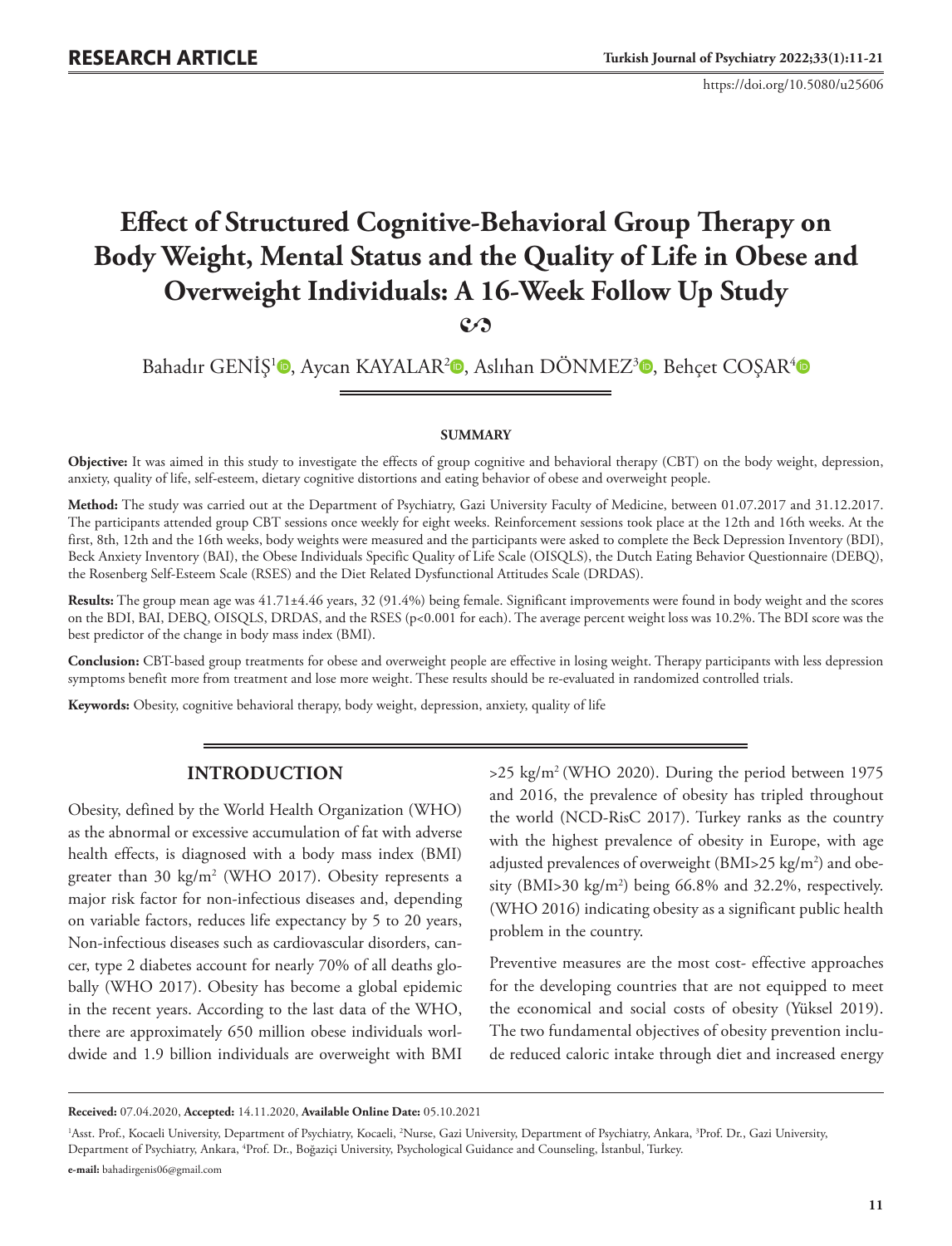expenditure. A wide spectrum of treatment methods are available, ranging from the basic dietary changes implemented by the individual to interventional procedures such as bariatric surgery (Oğuz et al. 2016, Galindo Munoz et al. 2019). Prevention of weight regain in the long term is as critical as weight loss in obesity treatment. The absence of long term follow up controls in the treatment process has resulted in gaining, within one year, nearly one third of the weight lost (Wadden et al. 2007), and returning to baseline weight within 2-5 years (Wadden et al. 1989, Berk et al. 2018). It was reported by a 4-year prospective study that 5% reduction in the bodyweight of 46% of the patients after lifestyle changes was a successful outcome (Wadden et al. 2011). In treatment programs based on lifestyle changes, prolongued intervals in follow up were associated with increased weight regain (Kramer et al. 1989). Pharmacological treatment of obesity is based on several basic mechanisms. Drugs generally aim to suppress appetite, reduce fat absorption or increase energy expenditure (Yetkin and Çimen 2011). A comparative study on the effects of pharmacological agents used for the treatment of obesity, reporting the additional percent weight losses versus placebo as 2.6%, 3 to 3.6%, 6.6%, 3.2 to 5.2%, and 4 to 6% for orlistat, lorcaserin, topiramate, bupropion/ naltrexone, and liraglutide, respectively, emphasized the necessity of research for new treatment approaches given the serious doubts on the long term use of these agents (Jones and Bloom 2015).

Bariatric surgery has been reported to result in higher weight loss as compared to pharmacotherapy (Güngör 2019). Also, in the long term, bariatric surgery provides improvements in many parametric health indices and particularly those associated with the cardiovascular system (Sjöström et al. 2012). However, being an interventional method involving surgery related complications and, although rare, the risk of perioperative mortality are serious factors of concern. Cognitive Behavioral Therapy (CBT) is another method for treating obesity (BulutÇakmak and Dönmez 2014) by using both behavioral techniques and aiming to increase awareness of the individual on the unrealistic and dysfunctional cognitive processes Cognitive-behavioral group therapy for obesity treatment includes therapeutic steps of self-monitoring, control of stimuli, control of eating behavior, reinforcement and augmentation, cognitive re-structuring, training for proper nutrition, increased physical activity and maintenance of the ideal weight once it has been reached (Oğuz et al. 2016, Gilbert et al. 2019). Treatment duration varies between guidelines but generally lasts between 7 and 20 weeks (BulutÇakmak and Dönmez 2014, Oğuz et al. 2016). Group CBT for obesity is reported not only to contribute to weight reduction, but also to alleviation of anxiety, depression, anger, and impulsiveness, resulting in increased quality of life and self-respect (Galindo Muñoz et al. 2019, Gilbert et al. 2019). Sertöz and Mete

(2005) reported reduced weight and BMI, lowered severity of the symptoms assessed on the sub domains of Symptom Checklist-90 (SCL-90) and increased quality of life after group CBT and recommended further investigations with larger patient groups in our country.

Depression, eating behaviour disorder, which is psychiatrically closely related to obesity (Pereira-Miranda et al. 2017), and cognitive distortions impede the efforts to lose weight (Paul et al. 2017). A current meta-analysis reported the lifetime prevalence of depression to be 7% and 32% higher in overweight and obese individuals, respectively, as compared to individuals with normal body weight (Pereira-Miranda et al. 2017). Investigation of obesity and comorbid psychiatric disorders in the general population demonstrated 1.46 fold higher incidence of anxiety disorders in cases of obesity (Scott et al. 2008). A relationship was reported between increased weight and anxiety in obesity (Guedes et al. 2013). The prevalence of anxiety among obese Turkish females was reported to be 14.5% as compared to 5.5% in the controls (Özdel et al. 2011). The cited reports indicate higher incidences of depression and anxiety in obese individuals. Psychiatric disorders in general, and depression and anxiety in particular, are associated with bad cognitive functionality, lowered quality of life and self-respect (Millan et al. 2012, Sagayadevan et al. 2018). Insulin resistance, hypertension, hypercortisolemia, and leptin resistance seen in obesity give rise to cognitive dysfunction (Waldstein and Katzel 2006, Smith et al. 2011) caused by reduced synaptic plasticity, alterations in neurotransmitter levels and receptor numbers, alterations of blood flow, demyelination, micro-infarcts of the white matter and vascular injury (Wang et al. 2001, Fatani et al. 2007, Raschpichler et al. 2013). The observed cognitive impairments range from simple forgetfulness that can be tolerated in daily life to executive dysfunction, depending on the part of the brain involved and the severity of the change (Macit and GezmenKaradağ 2014). One of the important consequences of cognitive dysfunction in obesity is the difficulty in losing or controlling weight (Spitznagel et al. 2013, Spitznagel et al. 2014), due to failure in complying with appointments, following the instructions issued for physical activity, and failing to comprehend the need for dietary restrictions or behavioral changes (Bond et al. 2009, Macit and GezmenKaradağ 2014). Other problematic areas among obese individuals include poor quality of life and low self-esteem (Koloktin and Andersen 2017, Emre and Öner 2018).

This is a 16-week observational study aiming to assess the effects of group CBT on body weight, depression, anxiety, the quality of life, self esteem, cognitive distortions related to dieting and eating behaviour in obese and overweight individuals.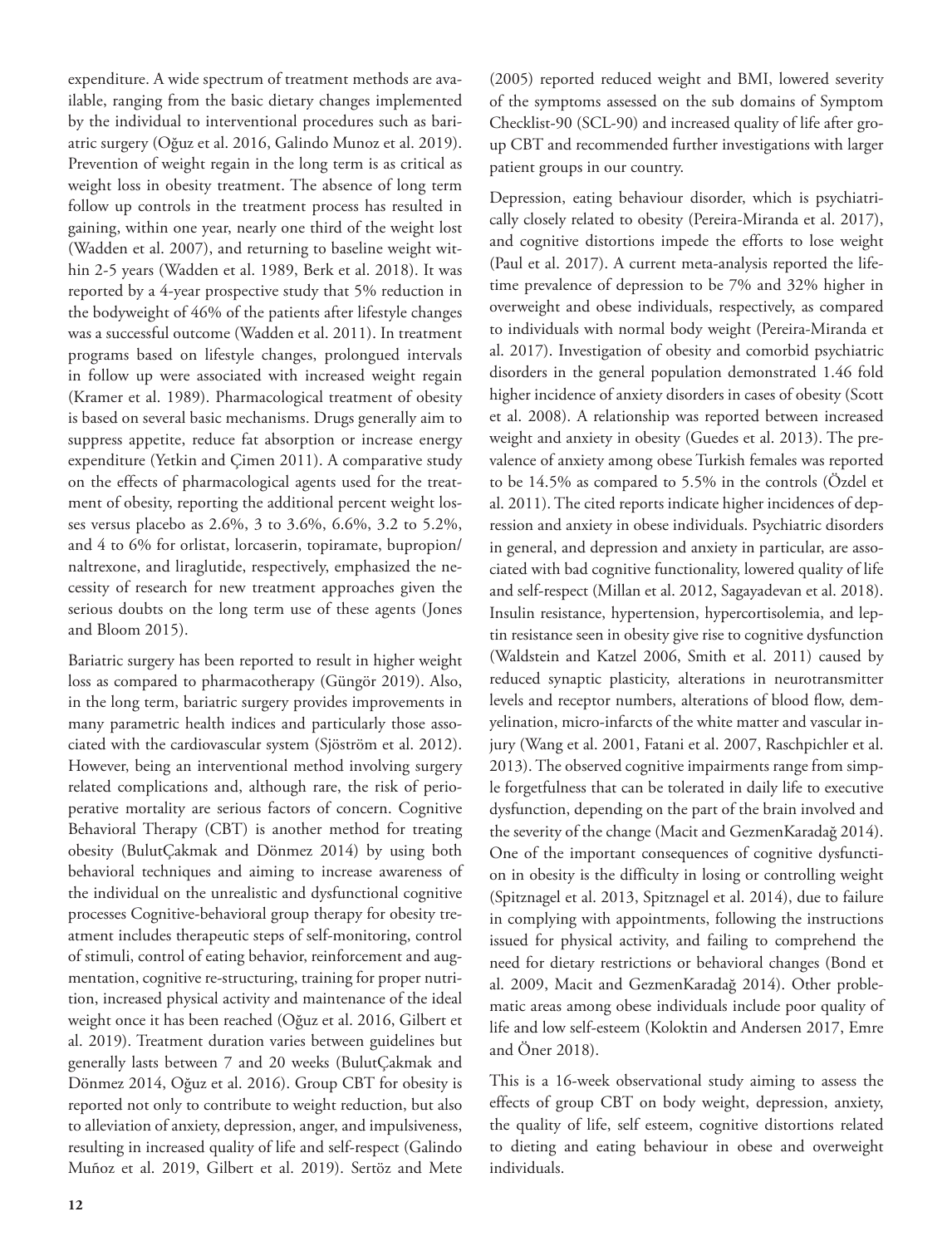### **METHOD**

#### **Study Design and the Participants**

The study was carried out at the Department of Psychiatry, Gazi University Medical Faculty between 01 July 2017 and 31 December 2017, with the individuals consulting the psychiatry and endocrinology outpatient clinics for weight loss. The size of the participant group was estimated using the G\*Power software pack (Faul et al. 2009). At least 22 participants were required in each therapy group to attain the minimum statistical power of 80% with alpha-error rate of 0.05 and an intermediate Cohen effect size of 0.5 with measurements involving four repetitions. Considering a 25% drop-out incidence, 28 participants were targeted for in order to make up 4 treatment groups with 8-10 participants in each session.

The inclusion criteria of the study were being overweight  $(25\text{--}BMI\text{--}30 \text{ kg/m}^2)$  or obese  $(BMI\text{--}30 \text{ kg/m}^2)$ . The exclusion criteria were having severe mental disorders such as mental retardation, psychotic disorder, major depression or systemic illnesses such as cancer, Parkinsonism, chronic obstructive pulmonary disorder, unstable hormonal disorders such as hypothyroidism, hyperthyroidism, Cushing's disease, pheochromocytoma, pregnancy and lactation; use of or inability to discontinue agents for weight loss or which may affect weight change such as corticosteroids, antipsychotics , antiepileptics amongs others.

The approval for study protocol, dated and numbered 19.06.2017- 340, was given by The Ethics Committee for Clinical Research, Gazi University.

Group therapy sessions were initiated when 40 paraticipants meeting the inclusion and exclusion criteria were enrolled. The objective of the group therapy and scientific use of the resultant information was explained to each participant and all participants provided written informed consent before the study.

Measures were taken to eliminate the effects of seasonal changes and alterations in the therapists. Hence, all sessions were conducted simultaneously; and each therapy session was conducted by the same team of therapists, trained and experienced in the subject, including a professor of psychiatry, a psychiatrist and a psychiatry nurse. A total of eight weekly sessions were performed, each lasting approximately 50 to 60 minutes. At the 12th and  $16<sup>th</sup>$  weeks, reinforcement and augmentation sessions were undertaken.

Body weight and height measurements were made on the day of the first therapy session, and only weights were measured at the 8th, 12th, and the 16th weeks. A digital scale was utilized for weight measurements after a minimum fo four- hour fasting and intestinal evacuation, use of similar clothing were ensured before the measurements. Psychometric tests were carried out at the first, 8th, 12th, and the 16<sup>th</sup> weeks. The study flowchart is shown in Figure 1.



**Figure 1.** Study Flowchart

#### **The Content of Group CBT Sessions**

Group therapy sessions were carried out in accordance with the CBT session structure. The first 15 minutes were allocated to mood control, follow up on homework and conversations on the session agenda, and the planned therapeutic programs were undertaken during the following 30 to 40 minutes. The sessions were closed by 5-10 minutes of going over the session content and planning the new homeworks. The contents of successive session are summarized below:

1<sup>st</sup> session: Getting the group members acquaintanted with each other, explaning the group therapy rules and the CBT program to be delivered and establishing the basis of collaboration between the participants and with the therapy team.

**2nd session:** Explanation of the rationale for behavioral change, determination of the diet list and planned meals

**3rd session:** Organising the environment, awareness during eating, appointing a diet coach

**4thsession:** Continuation of behavioral therapy, exercise planning, discussing different types of hunger

**5th session:** Discussing emotional eating

**6th session:** Description of automated thinking, discussing cognitive distortions

**7th session:** Continuation of cognitive intervention, formation of alternative thoughts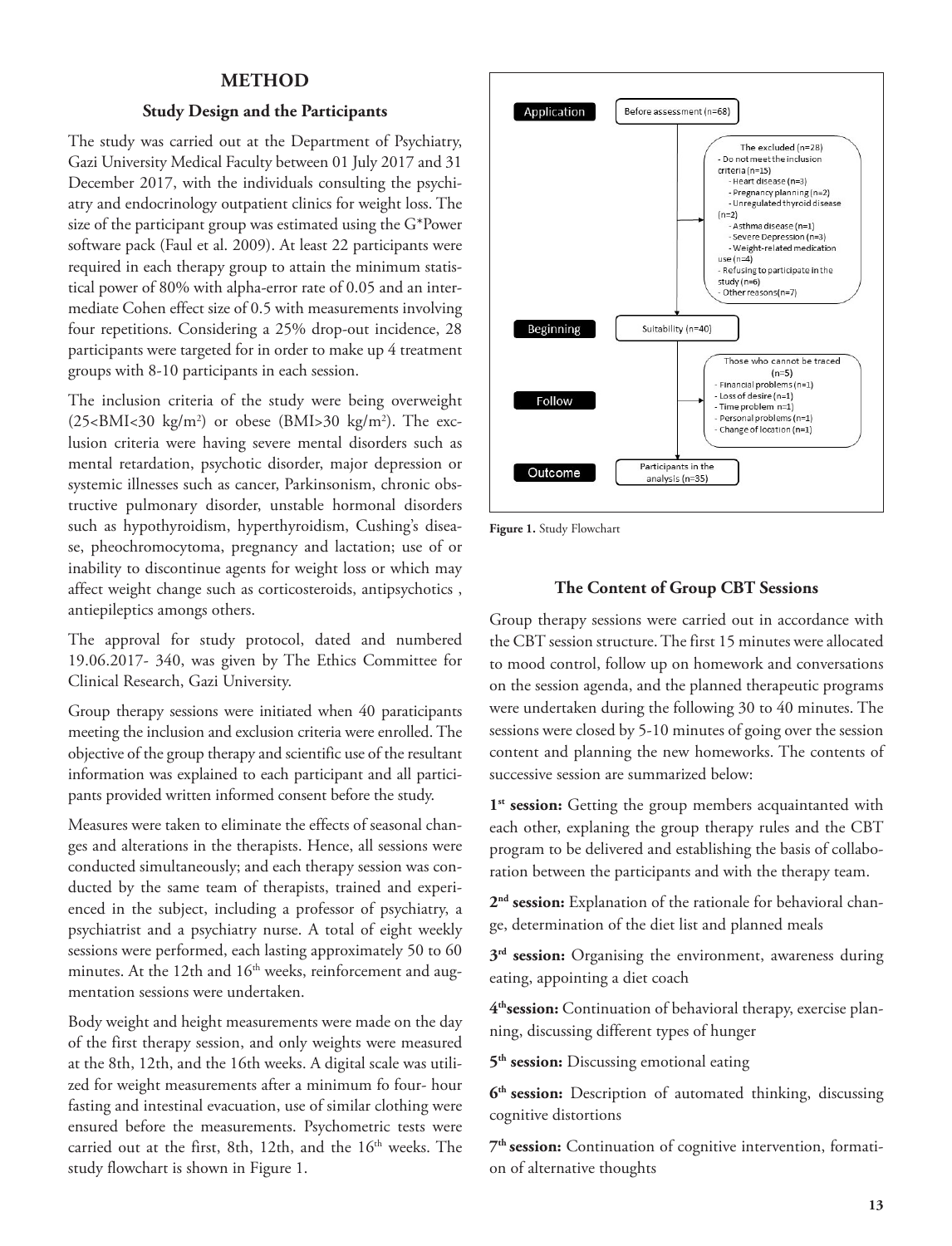**8th session:** General assessment, discussion of the methods to prevent recurrence

12<sup>th</sup> and 16<sup>th</sup> sessions: General assessment, determining and discussing the promlem areas

## **Data Acquisition Tools**

**The Sociodemographic Questionnaire:** This 26-item form was prepared by the researchers to acquire data on the sociodemographic features, dietary characteristics and information and medical conditions of the participants.

### **The Beck Depression Inventory (BDI):**

The BDI, developed by Beck et al. (1961), is a 21-item, 4-point Likert-type scale used to assess the severity and the risks of depression. Increases in the scores indicate increased depression severity. The validity and reliability of the Turkish language version were reported by Hisli (1988).

**The Beck Anxiety Inventory (BAI):** The BAI was developed by Beck et al. (1988) and the validity and reliability of the Turkish language version were reported by Ulusoy et al. (1998). It is a 21- item 4-point Likert type self-report assessment tool to evaluate the severity of the anxiety symptoms experienced by the individual. High scores indicate increased severity of anxiety.

**The Dutch Eating Behavior Questionnaire (DEBQ):**  Developed by Van Strien et al. (1986), the DEBQ is a 33-item 5-point Likert type scale with three subdomains on emotional eating, external eating, and restrained eating. There is not a total score for the tool, but higher scores in emotional eating and external eating subdomains indicate negative eating attitudes, while higher scores obtained in the restrained eating subdomain show a reduced frequency of uncontrolled eating. Bozan et al. (2011) carried out the validity and reliability study on the Turkish language version. The Cronbach's alpha coefficient is 0.97, explaining 36% of the variance. The low correlation coefficient (r=0.30) for test-retest reliability needs to be addressed in scientific research. The structural factor and reliability analyses performed on the DEBQ indicated that the emotional eating subdomain could explain 31% to 35% of the variance with a reliability coefficient of 0.96 to 0.97. Considering these results, it has been concluded that the data obtained through the emotional eating subdomain is of adequate quality for analysis.

**The Obesity Quality of Life Scale (OQOLS):** The OQOLS, developed by Patrick et al. (2004) is a six-point Likert type psychometric tool with 17 items forming a single factor. High total score indicates poor quality of life. The validity and reliability of the Turkish language version were demonstrated by ÇırayGündüzoğlu et al (2014).

**The Diet Related Dysfunctional Attitudes Scale** (DRDAS): The DRDAS was developed by Okumuşoğlu (2015), using the cognitive impairment described in the book "Beck Diet Solution" (Beck 2010) as well the published data on dysfunctional attitudes. It is an18-item, seven-point Likert type scale with a single domain that measures the dysfunctional attitudes toward diet. The total score ranges between 18 and 126, indictaing the number of dysfunctional attitudes.

**The Rosenberg Self-Esteem Scale (RSES):** Developed by Rosenberg (1965), the first ten items of the RSES measures self-esteem. It is a four-point Likert type scale with the total score ranging between 0 and 6, and high scores indicate high self esteem. The validity and reliability of the Turkish language version were proven by Çuhadaroğlu (1986).

**The International Physical Activity Questionnaire (IPAQ):**  This questionnaire was developed by Craig et al. (2003) to determine physical activity levels. The short self-report form of the IPAQ was used in our study to provide information on time spent on activities such as sitting, walking, moderate exercise and intense activity. Scoring, based on the requirement of a minimum duration of 10 minutes spent for each activity type, is expressed as "MET (metabolic equivalent task, amount of oxygen consumption at rest) - minutes/ week" and estimated by multiplying the MET with minutes and days. For example, the calculation of walking score (MET-minutes/week) is **=**3.3 X walking duration X walking day. The MET coeffiecients for moderate and intense activity are, respectively 4 and 8. The total physical activity score is the sum of the subscores for walking, moderate exercise, and low activity. High scores indicate more physical activity. The validity and reliability of the Turkish language version were shown by Öztürk (2005).

### **Statistical Analysis**

Data were analysed on the SPSS (Statistical Package for Social Sciences) 23.0 software pack. Descriptive statistics were expressed by number and percentage distributions. and continuous variables were expressed by the arithmetic mean and standard deviation. Qualitative data were compared by using the chi-square test, and, when required, by the Fisher's exact test. Normality of data distribution was tested using the Kolmogorov-Smirnov test. The independent sample t-test was used for intergroup comparison of BMI values, which showed normal distribution. Data recorded at different measurement time-points were evaluated by Variance Analysis for Repeated Measurements.

Changes in BMI, and the scores on the BDI, QOOLS, DRDAS and the DEBQ-emotional eating subdomain were analysed by multiple linear regression analysis; and the change was estimated by subtracting the values recorded at the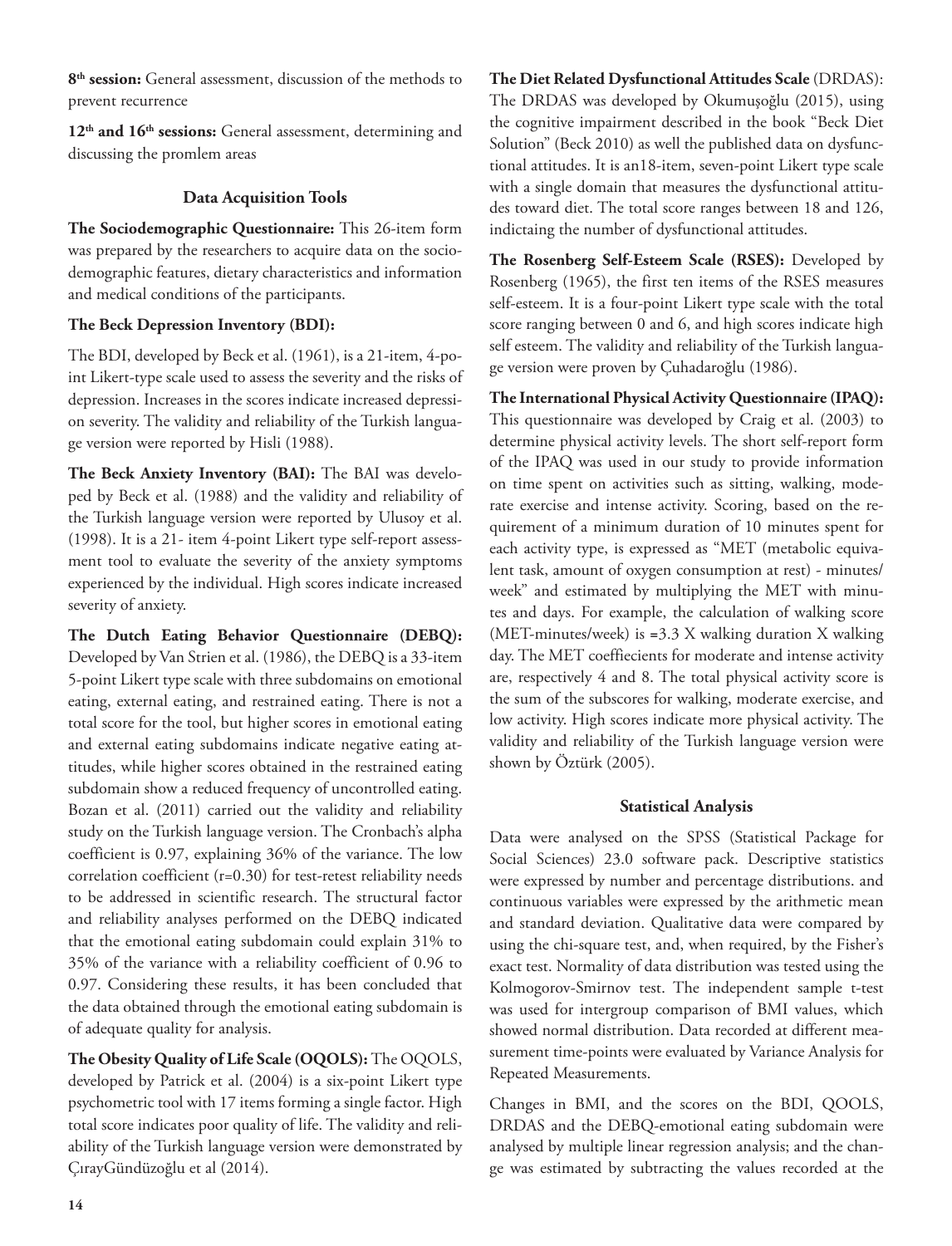16th week from those recorded at the first week. All calculated changes had a positive value. A stepwise approach was adopted in the multiple linear regression analysis in order to avoid the multi-collinearity problem due to the small size of the participant group. When assessing the BMI change by multiple linear regression analysis, the first week 'baseline' data on the BDI, BAI, DEBQ, OQOLS, DRDAS, RSES, and the IPAQ were taken as independent variables. When analysing the change in the BDI score, the 'baseline' measurements on all tests other than the BDI were included in the analysis as independent variables. The same approach was adopted for assessing the change in the OQOLS, DRDAS and the DEBQ- emotional eating subdomain. A *p*-value of < 0.05 was considered to indicate statistical significance.

#### **RESULTS**

#### **Demographic and Dietary Characteristics**

Table 1 shows the demographic and the dietary characteristics of the participants. The mean age was 41.71±4.46 years (min:31, max:48 y) for the total group consisting of 32(91.4%) females, 19 (54.3%) married individuals and 27(77.1%) university graduates, 2(5.7%) alcohol consumers and 8(22.8%) cigarette smokers. Chronic diseases were present in 13(37.1%) including hypothyroidism in 4(11.4%), hypertension alone in 3(8.5%), type 2 diabetes alone in 3**(**8.5%) and hypertension with type 2 diabetes in 2(5.7%). All of these conditions were under control. Skipped meals were reported by 15(42.9%) which included breakfast in (n=2; 5.7%), lunch (n=9; 25.7%) and dinner in (n=4; 11.4%). Previously, four or more dietary interventions were attempted in 17(48.6%) participants, and 10 (28.6%) reported having been overweight/obese for more than 20 years. The excessive weight was ascribed to *nutritional habits* by 27(77.1%), *familial tendency* by 14(40%), *work conditions* by 15(42.9%), *psychological reasons* by 8(22.9%), *stress* by 11(31.4%) and *inactivity* by 14 (40%).

### **Measurement Data and Changes in Body Mass Index (BMI)**

Table 2 shows the time dependent changes in the psychometric scores and in the BMI. Significant improvements were observed in BMI, body weight and also the scores on the BDI, BAI, OQOLS, DRDAS, IPAQ, RSES and all subdomains of the DEBQ (p<0.001, for all) from the first week 'baseline' to the 8th,  $12<sup>th</sup>$ , and the  $16<sup>th</sup>$  weeks (Table 2). Figures 2 and 3 show the changes in body weight and the measurements made in the study. The percent weight loss was <5% by 3(8.6%), 5% -10% by16(45.7%), 10%-15% by12(34.2%, and  $15\%$ - 20% by  $4(11.4\%)$ , with the mean percent body weight loss being 10.2%.

**Table 1.** Sociodemographic and Dietary Characteristics of the Participants

| Variable                    |                  | Sample (n=35)  |               |
|-----------------------------|------------------|----------------|---------------|
|                             |                  | $\mathbf n$    | $\frac{0}{0}$ |
|                             | Female           | 32             | 91.4          |
| Gender                      | Male             | 3              | 8.6           |
|                             | Married          | 19             | 54.3          |
| Marital status              | Single           | 16             | 45.7          |
|                             | Civil Servant    | 25             | 71.4          |
|                             | Worker           | $\overline{4}$ | 11.4          |
| Occupation                  | Housewife        | $\mathbf{1}$   | 2.9           |
|                             | Other            | 5              | 14.3          |
|                             | Primary          | $\overline{2}$ | 5.7           |
| Education                   | High School      | 6              | 17.1          |
|                             | University       | 27             | 77.1          |
|                             | Absent           | 13             | 37.1          |
| Siblings                    | Present          | 22             | 62.9          |
|                             | Absent           | 27             | 77.1          |
| Smoking                     | Present          | 8              | 22.9          |
|                             | Absent           | 33             | 94.3          |
| Alcohol consumption         | Present          | $\mathfrak{2}$ | 5.7           |
|                             | Absent           | 22             | 62.9          |
| Chronic disease             | Present          | 13             | 37.1          |
|                             | $\overline{2}$   | 3              | 8.6           |
|                             | 3                | 17             | 48.6          |
| No. of meals                | $\overline{4}$   | 11             | 31.4          |
|                             | 5                | $\overline{4}$ | 11.4          |
|                             | Absent           | 20             | 57.1          |
| Skipping meals              | Present          | 15             | 42.9          |
|                             | Absent           | $\mathfrak{Z}$ | $8.6\,$       |
| Snacking                    | Present          | 32             | 91.4          |
|                             | Absent           | 5              | 14.3          |
| Previous dieting history    | Present          | 30             | 85.7          |
|                             | $\boldsymbol{0}$ | 5              | 14.3          |
|                             | 1                | $\overline{4}$ | 11.4          |
| No. of diets                | $\overline{c}$   | $\mathfrak{2}$ | 5.7           |
|                             | 3                | $\overline{7}$ | 20.0          |
|                             | $\geq 4$         | 17             | 48.6          |
|                             | $\leq$ 5 years   | 2              | 5.7           |
| Duration of time spent with | 6-10 years       | 10             | 28.6          |
| excessive weight*           | 11-20 years      | 13             | 37.1          |
|                             | $\geq 20$ years  | 10             | 28.6          |
| $*RMI25$                    |                  |                |               |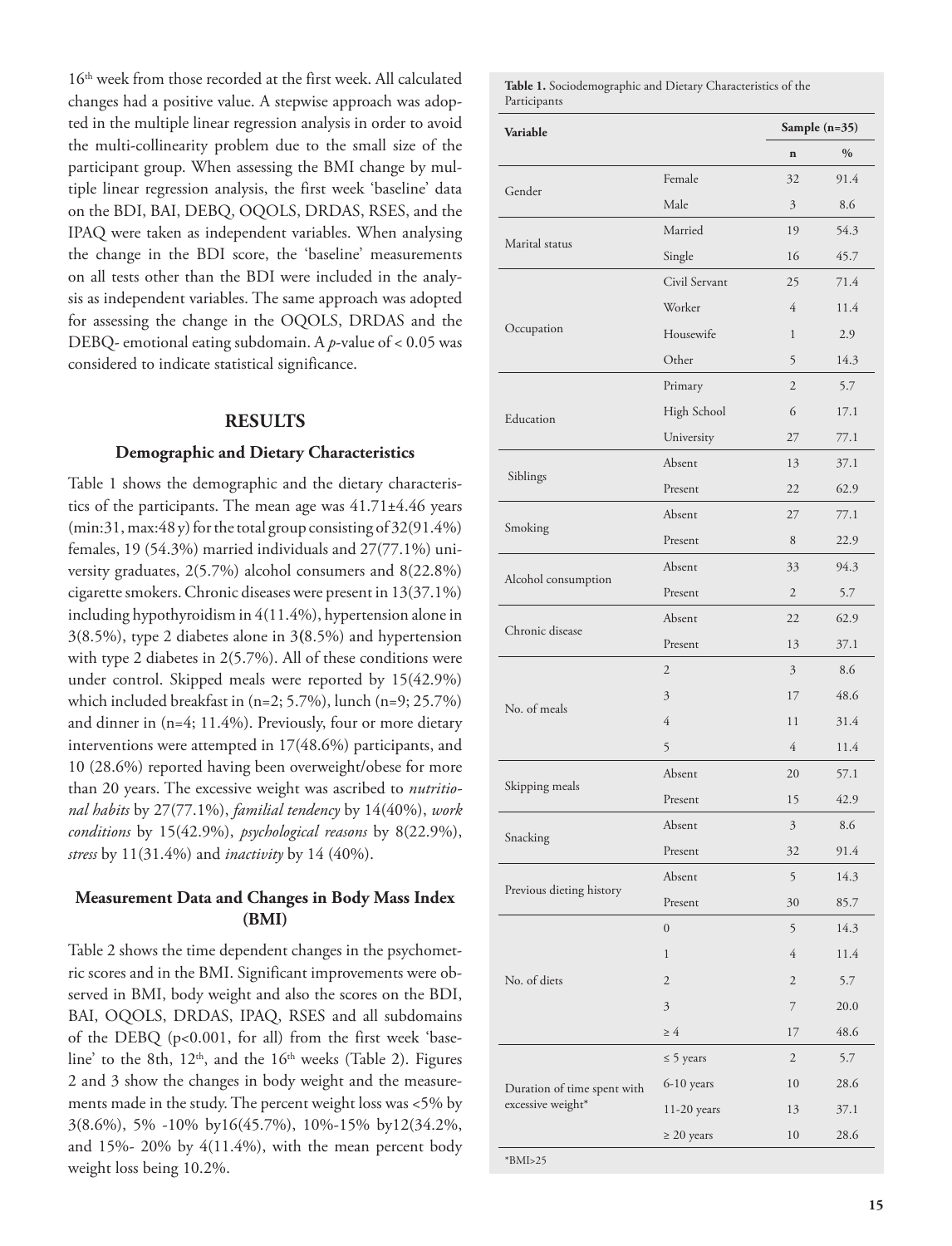| <b>Variables</b>       | Baseline (1)<br>Mean ± SD | <b>Week 8 (2)</b><br>Mean ± SD | Week 12 (3)                            | <b>Week 16 (4)</b> | $\mathbf F$ | $\, {\bf p}$ | Partial<br>Eta <sup>2</sup> | Secondary<br>analyses |                |
|------------------------|---------------------------|--------------------------------|----------------------------------------|--------------------|-------------|--------------|-----------------------------|-----------------------|----------------|
|                        |                           |                                | $Mean \pm SD$                          | Mean ± SD          |             |              |                             | Pairs                 | $\mathbf{p}^*$ |
| Weight (kg)            | 93.42±13.08               | 88.05±12.59                    | 85.25±12.47                            | 83.82±11.78        | 122.851     |              | 0.783                       | $1 - 2$               | < 0.001        |
|                        |                           |                                |                                        |                    |             |              |                             | $1 - 3$               | < 0.001        |
|                        |                           |                                |                                        |                    |             |              |                             | $1-4$                 | < 0.001        |
| <b>BMI</b>             | $35.73 \pm 5.37$          | $33.69 \pm 5.25$               | $32.61 \pm 5.15$                       | $32.09 \pm 5.05$   |             | < 0.001      |                             | $2 - 3$               | < 0.001        |
|                        |                           |                                |                                        |                    |             |              |                             | $2 - 4$               | < 0.001        |
|                        |                           |                                |                                        |                    |             |              |                             | $3-4$                 | 0.003          |
|                        | 11.08±6.87                | $6.40 \pm 9.11$                | $6.60 \pm 7.23$                        | $7.22 \pm 6.17$    | 17.272      | < 0.001      | 0.337                       | $1 - 2$               | < 0.001        |
| <b>BDS</b>             |                           |                                |                                        |                    |             |              |                             | $1-3$                 | < 0.001        |
|                        |                           |                                |                                        |                    |             |              |                             | $1-4$                 | < 0.001        |
|                        |                           | $33.48 \pm 9.81$               | $32.17 \pm 10.53$                      |                    |             | < 0.001      | 0.346                       | $1 - 2$               | 0.001          |
| <b>BAS</b>             | 38.54±11.23               |                                |                                        | $32.88 \pm 7.98$   | 17.976      |              |                             | $1 - 3$               | < 0.001        |
|                        |                           |                                |                                        |                    |             |              |                             | $1-4$                 | 0.001          |
| DEBQ-Emotional eating  |                           | $26.91 \pm 12.35$              | $27.31 \pm 10.08$                      | $24.40 \pm 8.11$   |             | < 0.001      | 0.397                       | $1 - 2$               | 0.002          |
|                        |                           |                                |                                        |                    | 22.4421     |              |                             | $1 - 3$               | < 0.001        |
|                        | $39.71 \pm 15.02$         |                                |                                        |                    |             |              |                             | $1-4$                 | < 0.001        |
|                        |                           |                                |                                        |                    |             |              |                             | $3-4$                 | 0.006          |
| DEBQ-Restrained eating | 25.80±6.28                | 36.40±6.46                     | 37.34±6.95                             | $36.51 \pm 5.72$   | 86.003      | ${<}0.001$   | 0.717                       | $1 - 2$               | ${<}0.001$     |
|                        |                           |                                |                                        |                    |             |              |                             | $1-3$                 | < 0.001        |
|                        |                           |                                |                                        |                    |             |              |                             | $1-4$                 | ${<}0.001$     |
| DEBQ-External eating   | 36.68±7.93                | $24.68 \pm 7.69$               | $22.62 \pm 5.84$                       | 25.48±7.26         | 55.180      | < 0.001      | 0.619                       | $1 - 2$               | ${<}0.001$     |
|                        |                           |                                |                                        |                    |             |              |                             | $1 - 3$               | < 0.001        |
|                        |                           |                                |                                        |                    |             |              |                             | $1-4$                 | < 0.001        |
|                        |                           |                                |                                        |                    |             |              |                             | $2 - 3$               | 0.007          |
|                        |                           |                                |                                        |                    |             |              |                             | $3-4$                 | < 0.001        |
| OQOLS                  | $61.60 \pm 22.84$         | 53.74±20.42                    | $51.40 \pm 18.54$                      | 50.97±18.43        | 15.334      | < 0.001      | 0.311                       | $1 - 2$               | 0.026          |
|                        |                           |                                |                                        |                    |             |              |                             | $1 - 3$               | 0.001          |
|                        |                           |                                |                                        |                    |             |              |                             | $1-4$                 | ${<}0.001$     |
| <b>DRDAS</b>           | $65.91 \pm 23.12$         | 38.48±13.86                    | $39.11 \pm 13.17$                      | $40.02 \pm 13.89$  | 53.979      | < 0.001      | 0.614                       | $1 - 2$               | ${<}0.001$     |
|                        |                           |                                |                                        |                    |             |              |                             | $1 - 3$               | ${<}0.001$     |
|                        |                           |                                |                                        |                    |             |              |                             | $1-4$                 | ${<}0.001$     |
| IPAQ (MET)             | $827.6 \pm 755.5$         |                                | 1002.4±682.3 1154.6±658.7 1095.5±697.0 |                    | 9.902       | < 0.001      | 0.226                       | $1 - 2$               | 0.003          |
|                        |                           |                                |                                        |                    |             |              |                             | $1 - 3$               | ${<}0.001$     |
|                        |                           |                                |                                        |                    |             |              |                             | $1-4$                 | 0.008          |
|                        |                           | $0.81 \pm 0.43$                | $0.81 \pm 0.29$                        | $0.79 \pm 0.30$    |             |              | 0.300                       | $1 - 2$               | ${<}0.001$     |
| <b>RSES</b>            | $1.30 \pm 0.83$           |                                |                                        |                    | 14.588      | < 0.001      |                             | $1 - 3$               | 0.004          |
|                        |                           |                                |                                        |                    |             |              |                             | $1-4$                 | 0.001          |

\*Bonferroni correction was made for multiple comparisons.

BMI: Body Mass Index, BDI: Beck Depression Scale, BAI: Beck Anxiety Scale, DEBQ: Dutch Eating Behaviors Questionnaire, OQOLS: Obesity Quality of Life Scale, DRDAS:<br>Diet Rrealted Dysfunctional Attitudes Scale, IPAQ: Interna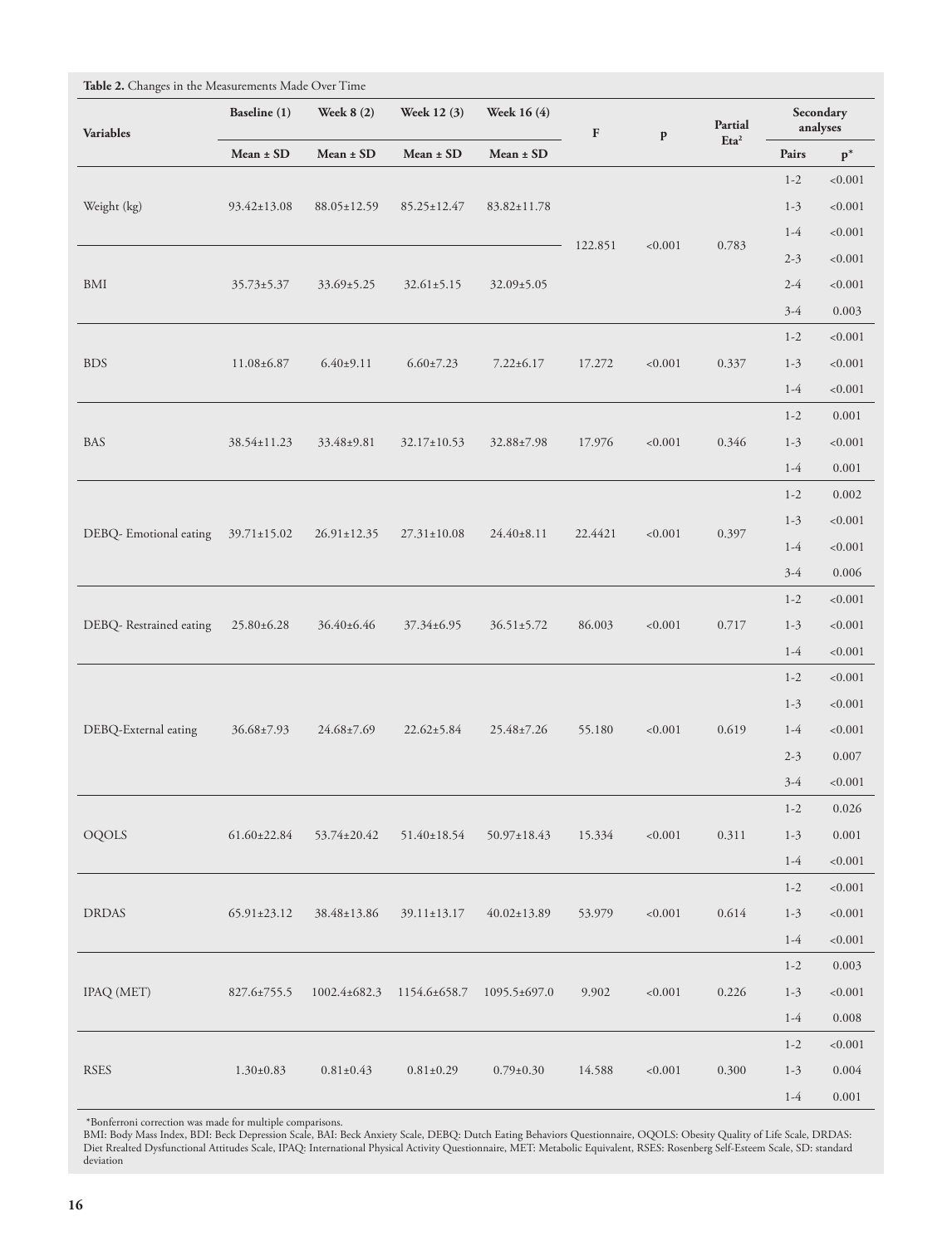



**Figure 3.** Changes in Bodyweight, the DRDAS Score and the OQOLS Score over time OQOLS: Obesity Quality of Life Scale, DRDAS: Diet Related Dysfunctional Attitudes Scale

### **Regression Analysis for the Change in BMI and the Scores on Psychometry**

Table 3 shows the results of the multiple linear regression analysis for the predictors of change in BMI, the BDI, OQOLS, DRDAS and the DEBQ emotional eating subdomain. Accordingly, the 'baseline' scores on the BDI (β=- 0.473; p=0.003) and the DEBQ restrained eating subdomain ( $\beta$ =-0.365; p=0.020) were the two strongest predictors of the change in BMI. Hence, those participants with less severe depressive symptoms and less restrained eating behaviour were likely to lose more weight. The only variable that significantly predicted the change in the BDI score was the 'baseline' DRDAS score (β=-0.375; p=0.026). Also, the 'baseline' BDI and DEBQ-external eating subdomain scores were predictive for the change in the DEBQ-emotional eating subdomain score (p=0.001 and p=0.006, respectively). The 'baseline' scores on the DEBQ- external eating subdomain and the BAI predicted the change in the DRDAS score (p<0.001, for both).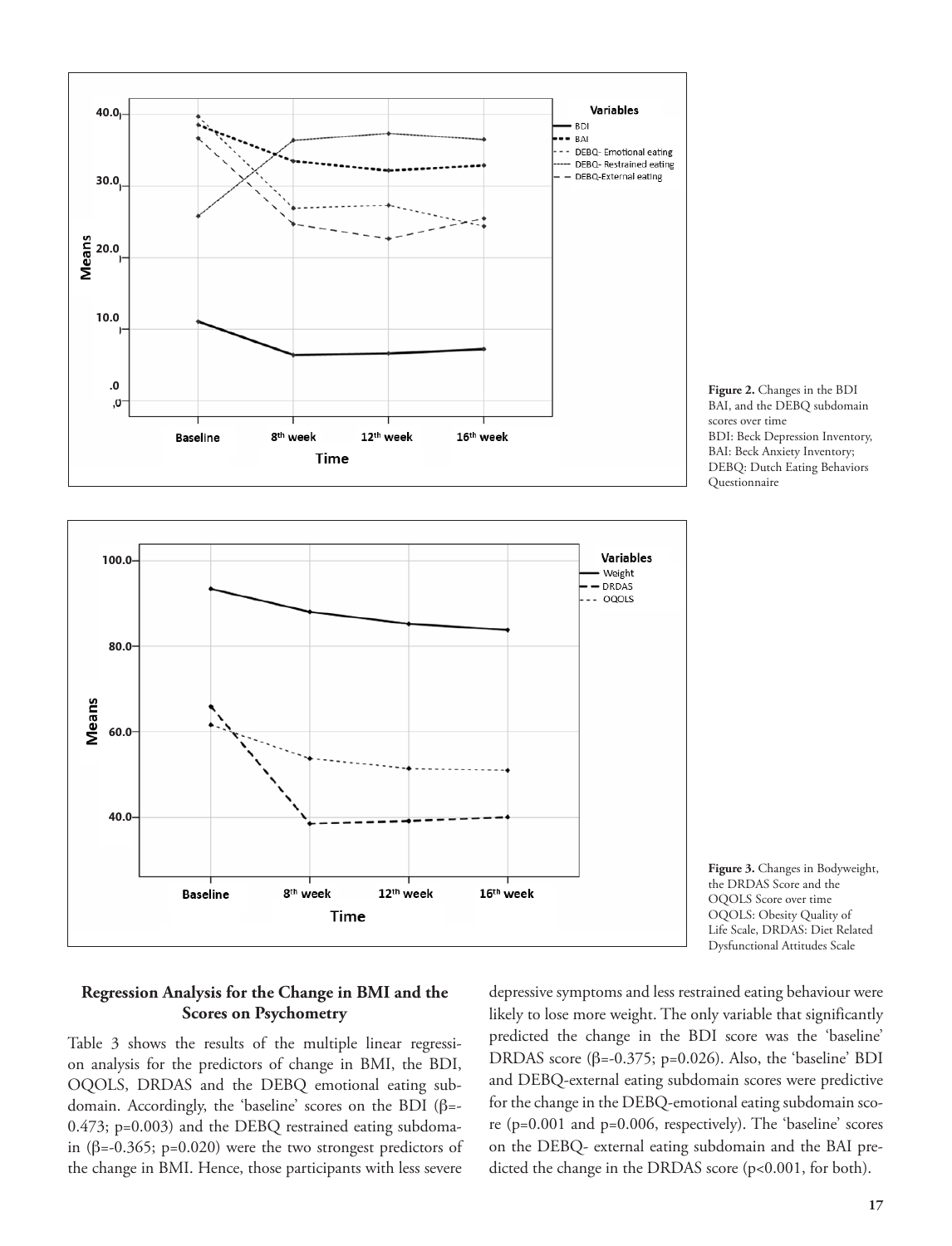**Table 3.** Multiple Linear Regression Analysis for the Predictors of the Change Over Time in BMI and the Scores on the BDI, DEBQ-Emotional Eating, OQOLS and the DRDAS Change Over Time

|                                    | Independent variables  | $\beta$ (Beta) | T        | p       | <b>Results of Model Analysis</b> |         |                |        |
|------------------------------------|------------------------|----------------|----------|---------|----------------------------------|---------|----------------|--------|
| Dependent variable                 |                        |                |          |         | $\mathbf{F}$                     | P       | $\mathbb{R}^2$ | CI     |
| Change in BMI                      | Constant               | -              | 6.519    | < 0.001 |                                  |         |                |        |
|                                    | <b>BDI</b>             | $-0.473$       | $-3.189$ | 0.003   | 7.146                            | 0.003   | 0.30           | 10.614 |
|                                    | DEBQ-Restrained eating | $-0.365$       | $-2.458$ | 0.020   |                                  |         |                |        |
| Change in BDI                      | Constant               |                | 3.878    | < 0.001 |                                  | 0.026   | 0.14           | 5.952  |
|                                    | <b>DRDAS</b>           | $-0.375$       | $-2.325$ | 0.026   | 5.407                            |         |                |        |
| Change in DATDS                    | Constant               |                | 2.054    | 0.048   |                                  |         |                |        |
|                                    | DEBQ-External eating   | 0.811          | $-9.502$ | < 0.001 | 53.227<br>< 0.001                |         | 0.76           | 12.200 |
|                                    | <b>BAI</b>             | $-0.419$       | 4.906    | < 0.001 |                                  |         |                |        |
| Change in DEBQ-Emotional<br>Eating | Constant               | -              | 2.260    | 0.031   |                                  |         |                |        |
|                                    | <b>BDI</b>             | 0.477          | $-3.592$ | 0.001   | 14.569                           | < 0.001 | 0.47           | 11.343 |
|                                    | DEBQ-External eating   | 0.387          | $-2.918$ | 0.006   |                                  |         |                |        |

BMI: Body Mass Index, BDI: Beck Depression Inventory, BAI: Beck Anxiety Inventory, DEBQ: Dutch Eating Behaviors Questionnaire, OQOLS: Obesity Quality of Life Scale, DRDAS: Diet Related Dysfunctional Attitudes Scale, CI: Condition Index

### **DISCUSSION**

This study was undertaken to investigate the efficacy of group CBT on weight reduction as well as the variables that affected weight loss during the therapy. Following the 16-week group therapy program, decreases were recorded in body weight, depression, anxiety, dysfunctional dietary attitudes, and problematic eating behaviors such as emotional eating, restrained eating, and external eating, were observed, and improvements in the quality of life, self-esteem and physical activity level (Figure 2 and Table 2). The participants with less depression and less restrained eating behaviour lost more weight, and these variables had a significant predictive value for weight reduction (Table 3).

A steep increase is noted globally in the incidences of overweight and obesity. Obesity has become a major public health problem and it will be more so in the future given the projection that worldwide 57.8% of adults will be overweight or obese by 2030 (Kelly et al. 2008). Therefore, effective treatment strategies are required for conditions of overweight and obesity. One current and effective approach is using the CBT for treating obesity (Oğuz et al. 2016). In a meta-analysis investigating the effect of psychological interventions in obese individuals, CBT was found to be highly effective (Palavras et al. 2017) which was confirmed by others (Sertöz and Mete 2005, Paul et al. 2017, Gulley et al. 2019). Similarly, in our study, group CBT was effective in reducing body weight (Figure 2) and also in improving the symptoms of anxiety, depression or self-esteem (Table 2). Furthermore, reductions in problematic eating behaviour and dysfunctional attitudes toward diet were observed together with an increase in physical activity level and the quality of life (Table 2). Pharmacotherapy for obesity provides only 2.6% to 6.6% additional weight loss as compared to placebo. Bariatric surgery

which, only, enables further weight loss involves risks of serious perioperative complications. Hence, group CBT can be considered relatively safe and effective for weight reduction. Participants of an 8-week group CBT with a 2-year follow up are reported to have lost 8.7% of their body weight during the therapy program (Berk et al. 2018). while the weight loss was 9.4% over a 3-month period in another program using cognitive based therapy (Galindo Munoz et al. 2019). The participants of our study lost 5% and 10.2% of their body weight after 8 and 16 weeks, respectively, indicating the agreement of our results with the literature. Despite the significant initial weight loss during the therapy, subsequent regain of weight has been reported. The 8.7% weight loss reported during 8 weeks of group CBT was found to decrease to 4.9% at the end of the 2-year follow up (Berk et al.2018)

Group CBT programs also provide benefits in psychosocial functionality. One year after a 10-week CBT-based intervention, significant improvements in depression, anxiety, selfesteem, physical activity, and life quality were observed by Lores et al. (2020) which is similar to our observations. The psychiatric disorder of depression, characterized by symptoms including psychomotor retardation, lack of energy and appetite changes, lack of motivation, forgetfulness, inability to focus, memory problems, drug incompliance, and alterations in sleep and appetite, is comorbid with obesity and makes weight loss a significant challenge for the patients. (Dixon et al. 2003, American Psychiatric Association –APA-2013, Pereira-Miranda et al. 2017,). Consisent with these reports, our results showed depression symptoms to be one of the two critical predictors of change in weight loss, the other being restrained eating behaviour which refers to restricted eating, both in terms of timing and frequency, for the purpose of weight control (Burton et al. 2007). In our study, individuals with less restrained eating behaviour achieved more weight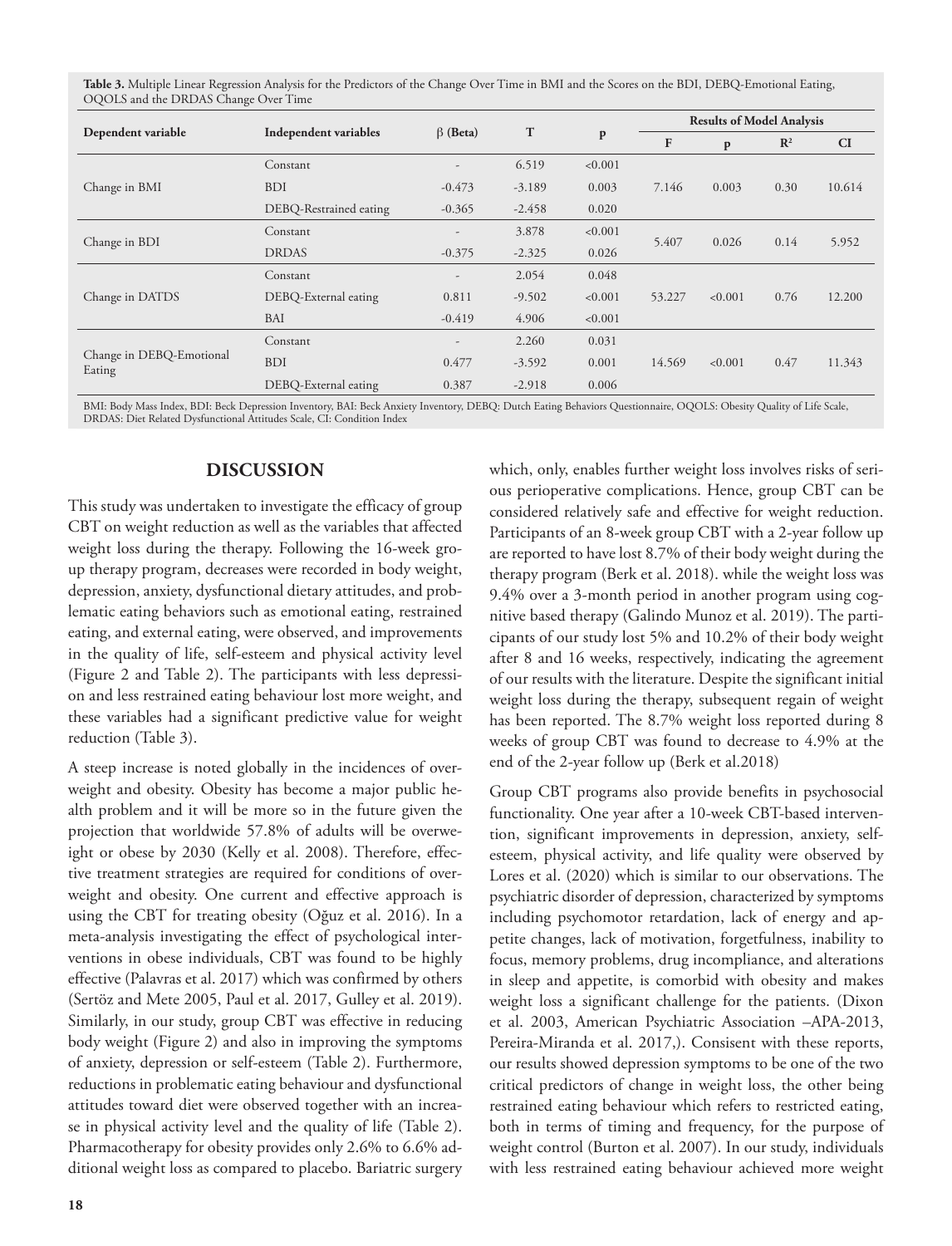loss (Table 3). Behavioral advice and correction of cognitive distortions lead to more prudent eating habits among our participants, suggesting that participants with lower severity of depressive symptoms and less restrained eating behaviour are more likely to benefit from this therapeutic approach. Abnormal patterns of restrained eating, such as the total absence of or the excessiveness of restrained eating behaviour, may lead to weight gain (Greeno et al. 2000, Larsen et al. 2007). Over restraining of eating leads to an increased desire for food with subsequent binge eating and weight gain. just as with the total absence of restrained eating. In our study, the severity of depressive symptoms at the outset of the group CBT program was the most significant predictor of weight loss, while the DRDAS score was the most significant predictor of improved depressive symptoms (Table 3). More marked improvements in depression were observed in individuals with the least dysfunctional eating attitudes. In other words, the participants with better cognitive attitudes toward diet were found to have more pronounced weight loss. Previous studies suggested a reciprocity of positive correlations between weight loss and cognitive functions (Barton et al. 2004, Okumuşoğlu 2017, Veronese et al. 2017). In a recent metaanalysis involving 13 prospective and seven randomized controlled studies, weight reduction was found to improve attention, memory, cognitive functions, language, and executive functions (Veronese et al. 2017). Good cognitive functioning and appropriate cognitive attitudes toward diet were associated with even better outcomes in body weight reduction (Barton et al. 2004, Okumuşoğlu 2017).

Cognitive distortions shaping the emotions and behaviours that underlie psychiatric disorders such as depression and panic disorder and cause disease progress and reduced quality of life, are also associated with physical conditions such as obesity (Arkar 1992, Hofmann et al. 2014). Increased anxiety is a major impediment to the alleviation of cognitive distortions (Hofmann et al. 2014). In our study, the level of anxiety was one of the two predictors of a change in functional attitudes toward diet (Table 3). Accordingly, participants with low level of anxiety had more reduction in cognitive distortions.

Another predictor of the change in functional attitudes toward diet was external eating behaviour (Table 3), which is described as increased eating behaviour in response to external stimuli such as the smell, appearance, or taste of food. The tendency to consume food for satisfaction in the absence of hunger is not only an eating disorder (Burton et al. 2007) but also a cognitive problem. Our results suggest that participants with external eating behaviour already have an attitude disorder regarding the diet. Participants experiencing the most marked improvement in dysfunctional attitudes toward diet were those with lower anxiety levels and problems with eating, mainly the external eating behaviour. These results imply that group CBT served its purpose. It was suggested that a significant association exists between successful weight loss and dysfunctional attitudes and beliefs (Beck 2010). Despite the presence of several effective treatment methods such as dieting, exercise, drug treatment or bariatric surgery for weight loss, persistence of dysfunctional attitudes and beliefs that jeopardize the ability to adhere to treatment and diet is associated with weight regain and recurrence (Franz et al. 2007, Beck 2010, Okumuşoğlu 2017). (Franz et al. 2007). The results of this study indicate the presence of an intricate relationship between weight loss and the variables tested, such that weight change is associated with depression at the outset of the group CBT**,** the change in depression is linked with the dysfunctional attitudes, which are associated with anxiety and eating disorders, which in turn, are associated with depression, thus completing a vicious cycle. An intervention directed at one of the cycle steps is likely to activate a cascade of improvements. Group CBT for obesity has a positive effect on each of these steps such as depression, anxiety, dysfunctional attitudes to diet, external eating and emotional eating, which results in improved quality of life.

We would like to draw attention to the potential limitations of our study when interpreting the results. Firstly, the majority of our participants were female, and therefore, the results are less representative of the male members of the population. Secondly, the psychometric assessment method was based on 'self-report' by the participants, which is associated with bias. Thirdly, our participants had been actively searching for treatment before this study, which probably introduces a factor associated with higher than normal level of motivation for successful results. Therefore, randomized studies with larger numbers of participants in group CBT and a control group consisting of individuals on the waiting lists or undergoing dietary intervention alone would have been more appropriate for the study design. On the other hand, assessment of multiple obesity related factors including anxiety, depression, dietary habits, dysfunctional dietary attitudes, physical activity, self-esteem and the quality of life constitutes the strength of this study.

#### **CONCLUSION**

Group CBT for overweight or obese individuals was effective in reducing weight (p<0.001), depression (p<0.001) and anxiety (p<0.001) and in improving dysfunctional dietary attitudes (p<0.001), problematic eating behaviour (p<0.001), physical activity (p<0.001), self-esteem (p<0.001) and the quality of life (p<0.001). Although these effects were more pronounced during the initial intensive stages of the program, they persisted at similar levels 8 weeks after the completion of the program. However, further randomized controlled studies with longer follow up will shed more light on the question of whether such positive effects will be maintained in the longer term. The presence of depression is a significant impediment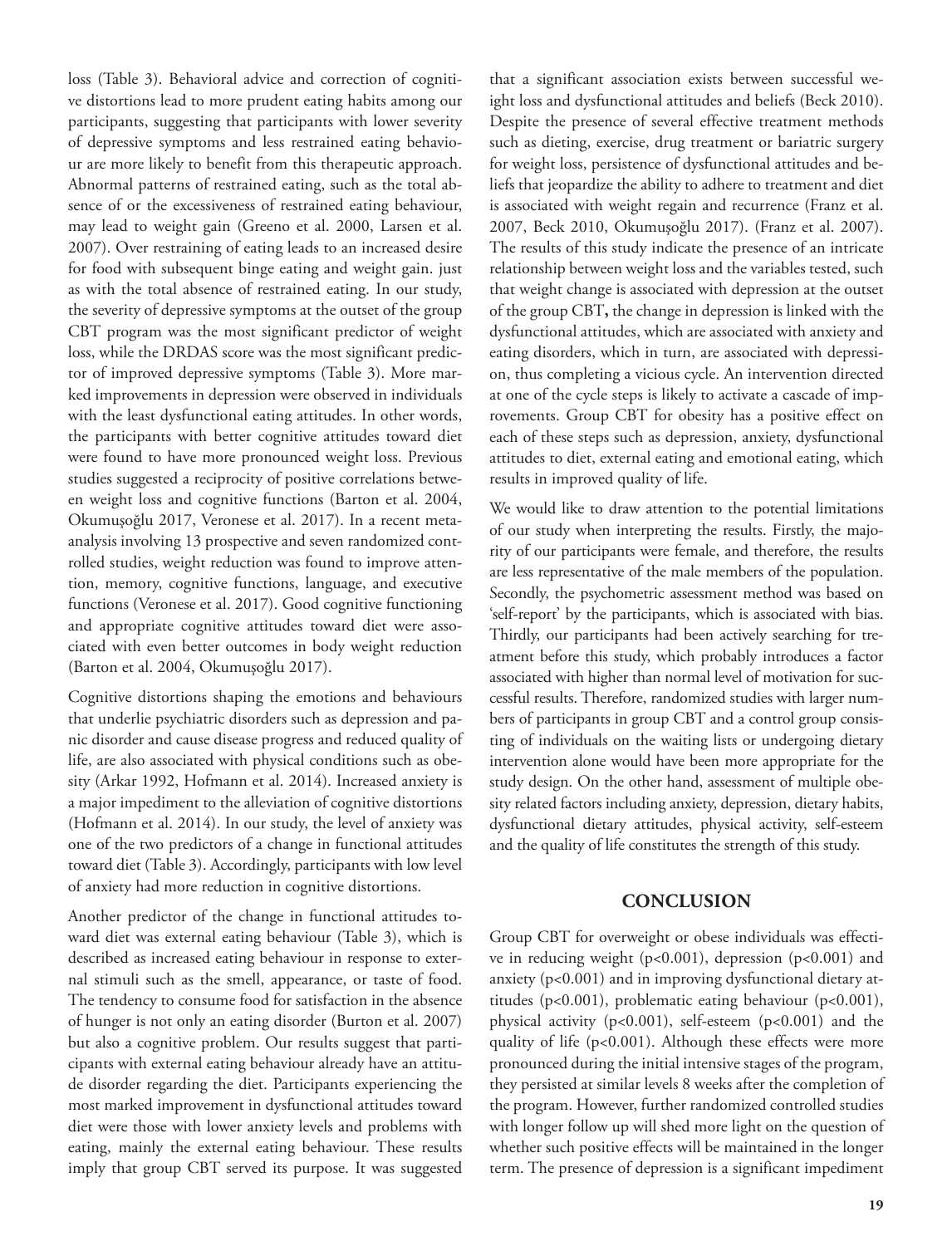to weight loss (p=0.003). Future research should focus on the type of depression and both the symptoms and the age at disease onset for better understanding this relationship. Particularly the participants with high levels of dysfunctional dietary attitudes and low anxiety benefited more from group CBT (p<0.001, for each). Also, the participants with lower anxiety levels experienced more pronounced reduction in cognitive distortions (p<0.001). Treatment efficacy may be improved if such factors are considered when management strategies for obese and overweight individuals are planned.

#### **REFERENCES**

- American Psychiatric Association (2013) Diagnostic and statistical manual of mental disorders: DSM-5. 5<sup>th</sup> Edition. American Psychiatric Publishing, Arlington.
- Arkar H (1992) Beck's depression model and cognitive therapy. Dusunen Adam The Journal of Psychiatry and Neurological Sciences 5:37-40.
- Barton SB, Walker LL, Lambert G et al (2004) Cognitive change in obese adolescents losing weight. Obes Res 12:313-9.
- Beck AT, Epstein N, Brown G et al (1988) An inventory for measuring clinical anxiety: psychometric properties. J Consult Clin Psychol 56:893-7.
- Beck AT, Ward CH, Mendelson M et al (1961) An inventory for measuring depression. Arch Gen Psychiatry 4:561-71.
- Beck JS (2010) Beck Diyet Çözümü. Ankara, Hekimler Yayın Birliği Yayınları.
- Berk KA, Buijks HIM, Verhoeven AJM et al (2018) Group cognitive behavioural therapy and weight regain after diet in type 2 diabetes: results from the randomised controlled POWER trial. Diabetologia 61:790-9.
- Bond DS, Phelan S, Leahey TM et al (2009) Weight loss maintenance in successful weight losers: surgical versus non-surgical methods. Int J Obes (Lond) 33:173–80.
- Bozan N, Bas M, Asci FH (2011) Psychometric properties of Turkish version of Dutch Eating Behaviour Questionnaire (DEBQ). A preliminary results. Appetite 56:564-6.
- Bulut Çakmak B, Dönmez A (2014) Multidiciplinary approach to obesity. Journal of Cognitive-Behavioral Psychotherapy and Research 3:142-9.
- Burton P, Smit HJ, Lightowler HJ (2007) The influence of restrained and external eating patterns on overeating. Appetite 49:191-7.
- Craig CL, Marshall AL, Sjostrom M et al (2003) International physical activity questionnaire: 12-country reliability and validity. Med Sci Sports Exerc 35:1381-95.
- Çıray Gündüzoğlu N, Fadıloğlu Ç, Yılmaz C (2014) The examination of validity and reliability for Obese Individuals Specific Quality of Life Scale. Anadolu Psikiyatri Derg 15:63-8.
- Çuhadaroğlu Ö (1986) Self-esteem in Adolescents. Doctoral Thesis, Hacettepe University Faculty of Medicine, Ankara.
- Dixon JB, Dixon ME, O'Brien PE (2003) Depression in association with severe obesity: changes with weight loss. Arch Intern Med 163:2058-65.
- World Health Organitazation (2016) Prevalence of obesity among adults. downloaded from https://www.who.int/data/gho/data/indicators/indicatordetails/GHO/prevalence-of-obesity-among-adults-bmi-=-30-(agestandardized-estimate)-(-) on 10<sup>th</sup> March 2020.
- World Health Organitazation (2017) Noncommunicable Diseases Progress Monitor. Geneva, World Health Organization Press.
- World Health Organitazation (2020, Şubat 10). Obesity. downloaded fromhttps://www.who.int/news-room/facts-in-pictures/detail/6-facts-onobesity 5<sup>th</sup> April 2020.
- Emre N, Öner M (2018) The relationship between obesity, quality of life and psychological state in women living in rural areas. Turkish Journal of Family Practice 22:176-84.
- Fatani S, Pickavance LC, Sadler CJ (2007) Differential vascular dysfunction in response to diets of differing macronutrient composition: a phenomenonological study. Nutr Metab (Lond) 4: 15.
- Faul F, Erdfelder E, Buchner A et al (2009) Statistical power analyses using G\* Power 3.1: Tests for correlation and regression analyses. Behav Res Methods  $41:1149-60$ .
- Franz MJ, VanWormer JJ, Crain AL et al (2007) Weight-loss outcomes: a systematic review and meta-analysis of weight-loss clinical trials with a minimum 1-year follow-up. J Am Diet Assoc 107:1755-67.
- Galindo Muñoz JS, Morillas-Ruiz JM, Gómez Gallego M et al (2019) Cognitive training therapy improves the effect of hypocaloric treatment on subjects with overweight/obesity: a randomised clinical trial. Nutrients 11:925.
- Gilbert M, Raman J, Sui Z (2019) Cognitive remediation-enabled cognitive behaviour therapy for obesity: a case series. Eat Weight Disord.
- Greeno CG, Wing RR, Shiffman S (2000) Binge antecedents in obese women with and without binge eating disorder. J Consult Clin Psychol 68:95-102.
- Guedes EP, Madeira E, Mafort TT et al (2013) Body composition and depressive/ anxiety symptoms in overweight and obese individuals with metabolic syndrome. Diabetol Metab Syndr 5:82.
- Gulley LD, Shomaker LB, Kelly NR et al (2019) Indirect effects of a cognitivebehavioral intervention on adolescent weight and insulin resistance through decreasing depression in a randomized controlled trial. J Pediatr Psychol 44:1163-73.
- Güngör Ş (2019) Past and current methods of bariatric surgery in the treatment of obesity. Mus Alparslan University Journal of Science 7:697-705.
- Hisli N (1988) A study on the validity of Beck Depression Inventory. Turkish Journal of Psychology 22:118-26.
- Hofmann SG, Wu JQ, Boettcher H (2014) Effect of cognitive-behavioral therapy for anxiety disorders on quality of life: a meta-analysis. J Consult Clin Psychol 82:375.
- Jones BJ, Bloom SR (2015) The new era of drug therapy for obesity: the evidence and the expectations. Drugs 75:935-45.
- Kelly T, Yang W, Chen CS et al (2008) Global burden of obesity in 2005 and projections to 2030. Int J Obes (Lond) 32:1431-7.
- Kolotkin RL, Andersen JR (2017) A systematic review of reviews: exploring the relationship between obesity, weight loss and health-related quality of life. Clin Obes 7:273-89.
- Kramer FM, Jeffery RW, Forster JL et al (1989) Long-term follow-up of behavioral treatment for obesity: patterns of weight regain among men and women. Int J Obes 13:123-36.
- Larsen JK, van Strien T, Eisinga R et al (2007) Dietary restraint: intention versus behavior to restrict food intake. Appetite 49:100-8.
- Lores T, Musker M, Collins K et al (2020) Pilot trial of a group cognitive behavioural therapy program for comorbid depression and obesity. BMC Psychology 8:1-11.
- Macit S, Gezmen Karadağ M (2014) Relationship between cognitive functioning impairment and nutrition in obesity: Current perspective. Journal of Marmara University Institute of Health Sciences 4:241-7.
- Millan J, Agid Y, Brüne M et al (2012) Cognitive dysfunction in psychiatric disorders: characteristics, causes and the quest for improved therapy. Nat Rev Drug Discov 11:141-68.
- NCD Risk Factor Collaboration (2017) Worldwide trends in body-mass index, underweight, overweight, and obesity from 1975 to 2016: a pooled analysis of 2416 population-based measurement studies in 128.9 million children, adolescents, and adults. Lancet 390:2627-42.
- Oğuz G, Karabekiroğlu A, Kocamanoğlu B et al (2016) Obesity and cognitive behavioral therapy. Current Approaches in Psychiatry 8:133-44.
- Okumuşoğlu S (2015) Reliability, validity and factor structure of Dysfunctional Attitudes Scale of Obesity (DASOB) and Automatic Thoughts Scale of Obesity (ATSOB). International Journal of Management and Humanities 1:11-7.
- Okumuşoğlu S (2017) The role of negative, saboteur, dysfunctional thoughts and attitudes in weight loss success in obesity. International Journal of Humanities and Education 3:63-75.
- Özdel O, Sözeri-Varma G, Fenkçi S et al (2011) The frequency of psychiatric diagnosis in obese women. J Clin Psy14:210-7.